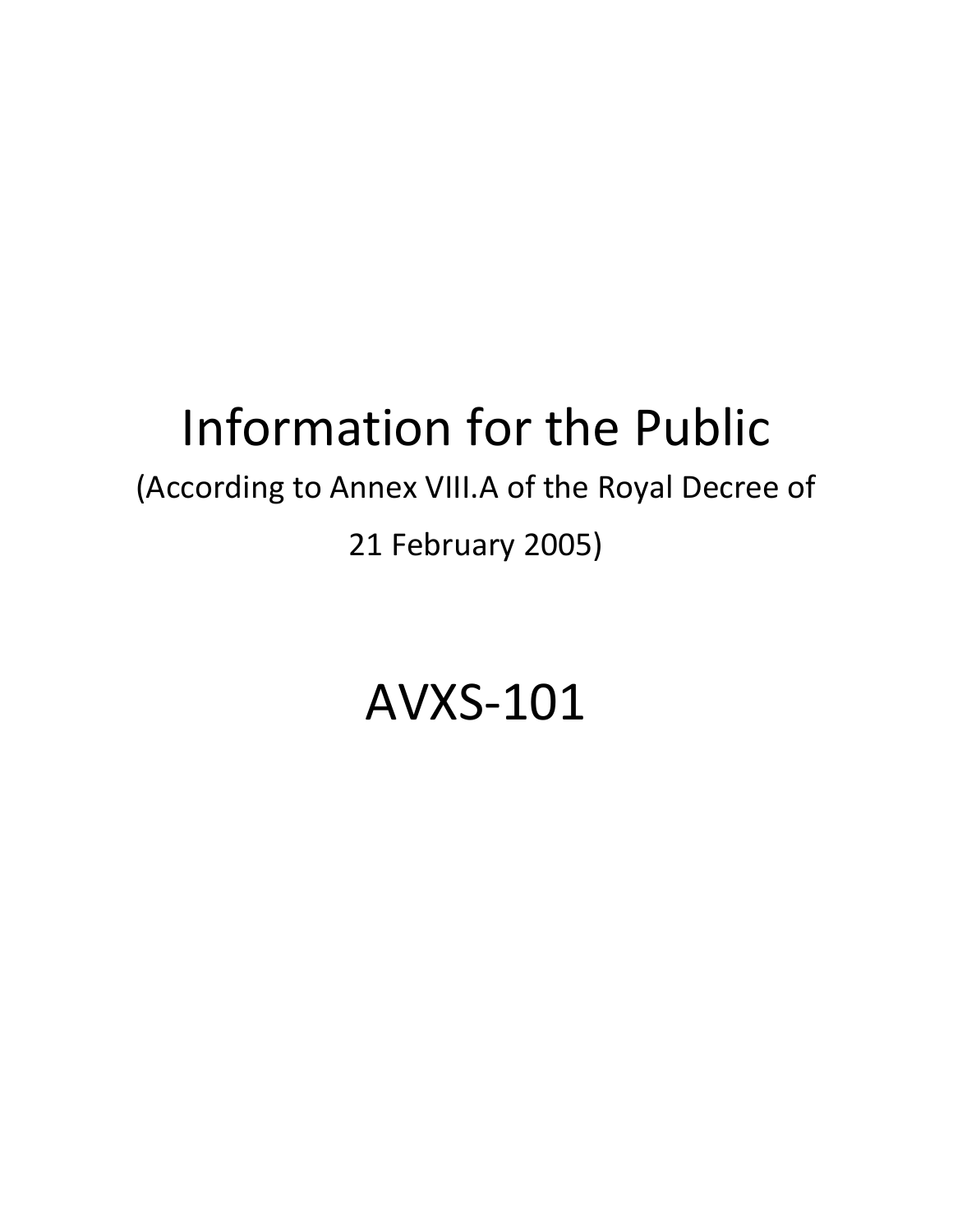# Table of Content

|    | 1. Developmental framework                                                        | 1              |
|----|-----------------------------------------------------------------------------------|----------------|
| 2. | Information on AVXS-101                                                           | 1              |
| 3. | Information on the clinical application of AVXS-101                               | 3              |
| 4. | Information on potential risk of AVXS-101 in humans                               | $\overline{4}$ |
|    | 4.1 Information on potential integration of AVXS-101 into the genome              | $\overline{4}$ |
|    | 4.2 Information on replication of AVXS-101                                        | 5              |
|    | 4.3 Information on expected effect from exposure to AVXS-101                      | 5              |
| 5. | Information on potential risk of AVXS-101 to the environment                      | 8              |
|    | 5.1 Information on shedding of AVXS-101                                           | 8              |
|    | 5.2 Information of potential dispersal of AVXS-101                                | 9              |
| 6. | Information on decontamination of equipment in contact with AVXS-101              | 10             |
| 7. | Information on constringency plan in case of an unintentional release of AVXS-101 | 10             |
| 8. | Information on additional cautionary steps                                        | 11             |
| 9. | Start and end date of the clinical studies                                        | 11             |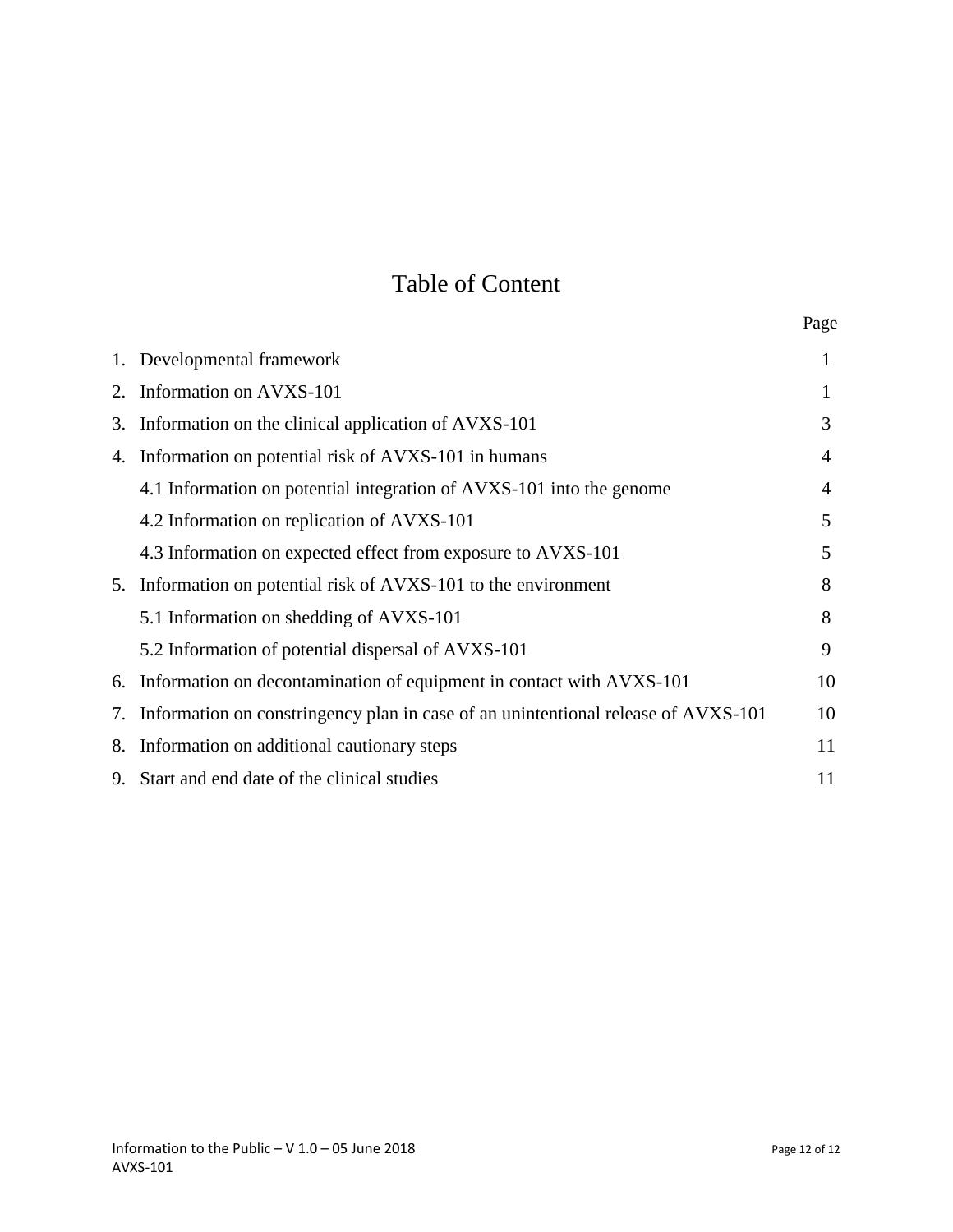# **1. Developmental framework**

The objective of this clinical development program is to assess the tolerability and efficacy of gene therapy for treatment of Spinal Muscular Atrophy (SMA). The specific purpose of the clinical studies is to assess the safety, tolerability and efficacy of a single dose of AVXS-101 for treatment of SMA.

# **2. Information on AVXS-101**

AVXS-101 is a recombinant biological product that is comprised of a non-replicating, nonintegrating recombinant self-complementary adeno-associated virus serotype 2/9 (AAV2/9) capsid shell containing the cDNA of the human SMN gene under the control of the cytomegalovirus (CMV) enhancer/chicken-β-actin-hybrid promoter (CB) as well as two AAV inverted terminal repeats (ITR) from the AAV serotype 2 (AAV2) DNA. The left AAV ITR has been modified to promote intramolecular annealing of the transgene, thus forming a double-stranded transgene ready for transcription. This modified ITR, termed a "self-complementary" (sc) ITR, has been shown to significantly increase the speed at which the transgene is transcribed and the resulting human SMN protein is produced. Recombinant scAAV can be employed for AVXS-101 because of the small size of the SMN gene, which enables efficient packaging and allows for efficient gene transfer with lower viral titers, compared with prototypical single-stranded AAV vectors. All of the DNA from the wild-type AAV9 has been removed and replaced with the genes described above (the two ITRs are from AAV2). These modifications render AVXS-101 incapable of replicating itself which may be considered a potential safety benefit, when compared to integrating vectors with the ability to replicate, in that the total dose of virus administered to a patient can be carefully controlled and there is minimal risk of unintended transmission.

AVXS-101 encodes for the human SMN protein, the loss of which appears to be the root cause of SMA.

Wild-type adeno-associated virus (AAV) is a single-stranded DNA virus with a non-enveloped icosahedral capsid with a diameter of approximately 25nm. The AAV genome is approximately 4.7 kilobase long and comprises inverted terminal repeats (ITRs) at both ends of the DNA strand, and two open reading frames (ORFs), rep and cap. ORF 'rep' is composed of four overlapping genes encoding Rep proteins required for DNA replication, and ORF 'cap' contains overlapping nucleotide sequences coding for capsid proteins (VP1, VP2 and VP3) which interact together to form a capsid of an icosahedral symmetry. The inverted terminal repeats (ITRs) flank the two ORFs and contain all cis-acting functions required for DNA replication, packaging, integration into the host genome, and subsequent excision and rescue.

There are several serotypes of adeno-associated virus. The serotype of AAV is determined by the capsid of the virion, which is integral to the tissue tropism and infection efficiency of AAV.

The virus causes a very mild immune response at doses of exposure in the natural habitat of the human, lending further support to its apparent lack of pathogenicity.

Replication of wild-type AAV is dependent on co-infection of helper viruses such as adenovirus or herpes-simplex virus. In presence of helper virus, AAV undergoes productive infection characterized by genome replication, viral gene expression and virion production. In absence of a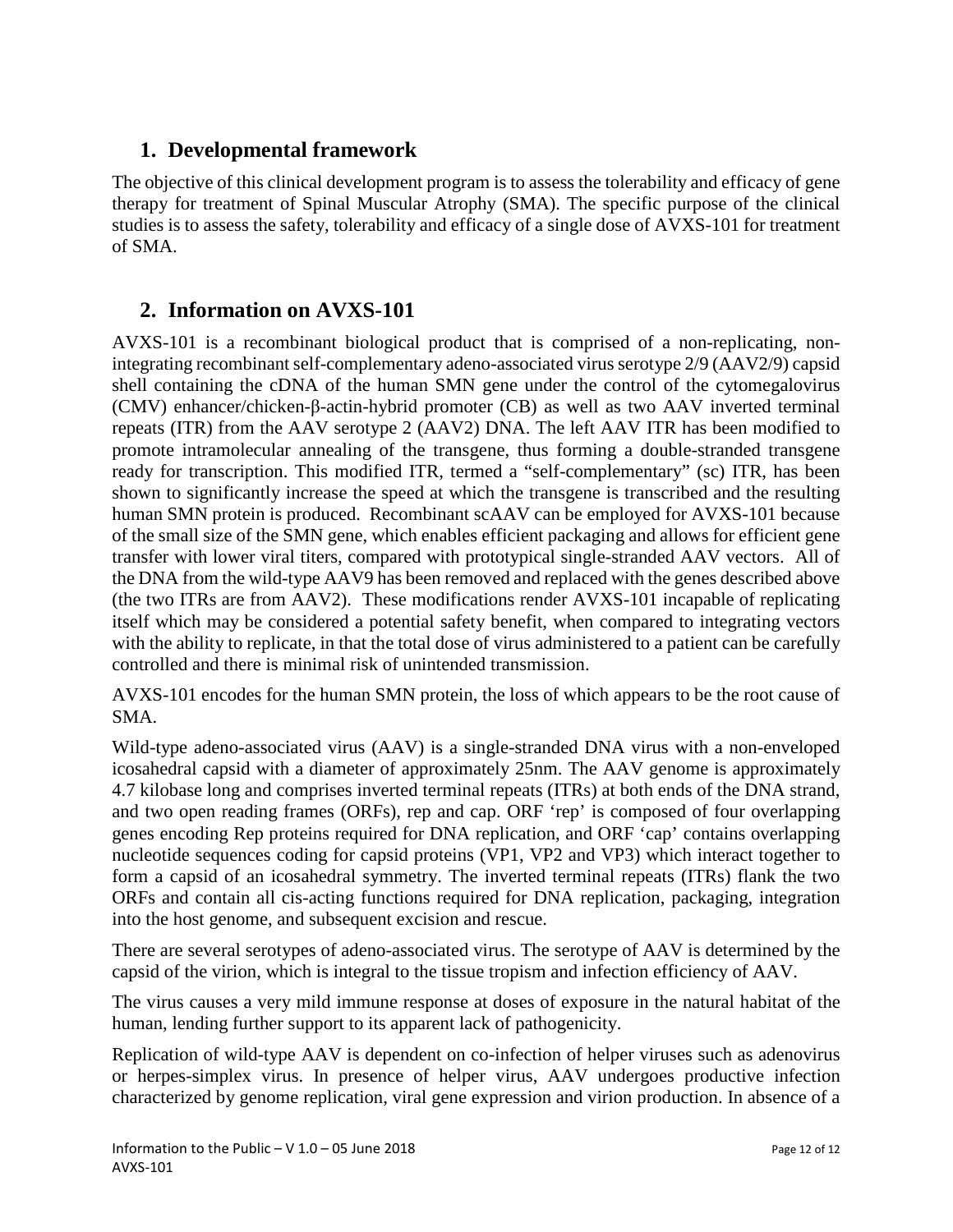herpes virus co-infection, the virus DNA will persist within infected cells in episomal form or may integrate into the host cell genome. In both cases the virus remains latent.

AAV is a non-enveloped virus that is relatively stable in the environment and stable to desiccation. AAV is sensitive to appropriate viricidal disinfectants, such as 1000 PPM chlorine solution.

# **3. Information on the clinical application of AVXS-101**

SMA (all types) is a rare disease with an annual incidence of less than 0.4 in 10,000 people in the European Union (EU28). This is equivalent to a total of fewer than 21,000 people in the European Union, and does not account for the reduced prevalence due to early mortality compared with the general population. The root cause of SMA is the bi-allelic deletion or mutation of the *SMN1* gene resulting in diminished levels of Survival Motor Neuron (SMN) protein, a protein that is critical for motor neuron survival. The *SMN1* gene is the primary producer of SMN protein, a ubiquitously expressed protein that is essential in all tissues and is not associated with toxicity when overexpressed. *SMN2*, a gene closely homologous to *SMN1* produces a limited amount of functional SMN protein that can partially compensate for the loss of *SMN1* function. In addition, disease severity appears to correlate with SMN protein levels emphasizing the potential therapeutic benefit for increasing SMN as a treatment strategy in the disease. Intervention at a very early age before motor neurons are irretrievably lost is likely to yield the most benefit for patients. The diagnosis of SMA is based on the combination of the onset of clinical symptoms and genetic testing confirming both the deletion/loss of function of *SMN1* genes and determining the number of copies of the *SMN2* backup gene. In general, the number of copies of the *SMN2* backup gene is also predictive of the severity of the phenotype; the more copies of the *SMN2* gene, the less severe the disease in general. *SMN2* generally produces between 10−20% of fully functioning SMN protein compared to the primary *SMN1* gene due to a splicing defect that largely excludes exon 7.

The classification of spinal muscular atrophy or SMA is shown below [\(Table](#page-3-0) 1) in which SMA Types 0 to 4 are described. SMA is conventionally classified into 4 phenotypes on the basis of age at onset and highest motor function achieved, with an additional phenotype (Type 0) to describe the severe forms of antenatal-onset SMA.

| <b>Type</b>    | <b>Age at Symptom Onset</b> |                                                                      | Motor   Life<br><b>Maximum</b><br><b>Function</b> | <b>Expectancy</b>     | SMN <sub>2</sub><br>Copy<br>No. |
|----------------|-----------------------------|----------------------------------------------------------------------|---------------------------------------------------|-----------------------|---------------------------------|
| $\overline{0}$ | Fetal                       |                                                                      | <b>Nil</b>                                        | $_{\rm Days}$ – Weeks | $\mathbf{1}$                    |
| $\mathbf{1}$   |                             | $< 6$ Months   1A: B-2 Weeks<br>$1B: < 3$ Months<br>$1C: > 3$ Months | Never sits                                        | $<$ 2 years           | 1, 2, 3                         |
| $\overline{2}$ | $6 - 18$ Months             |                                                                      | Never walks                                       | $20 - 40$ years       | 2, 3, 4                         |
| 3              | 1.5<br>Years                | $10 3A: < 3$ Years<br>$3B: > 3$ Years                                | Walks, regression                                 | Normal                | 3, 4, 5                         |

<span id="page-3-0"></span>**Table 1: Spinal Muscular Atrophy Classification**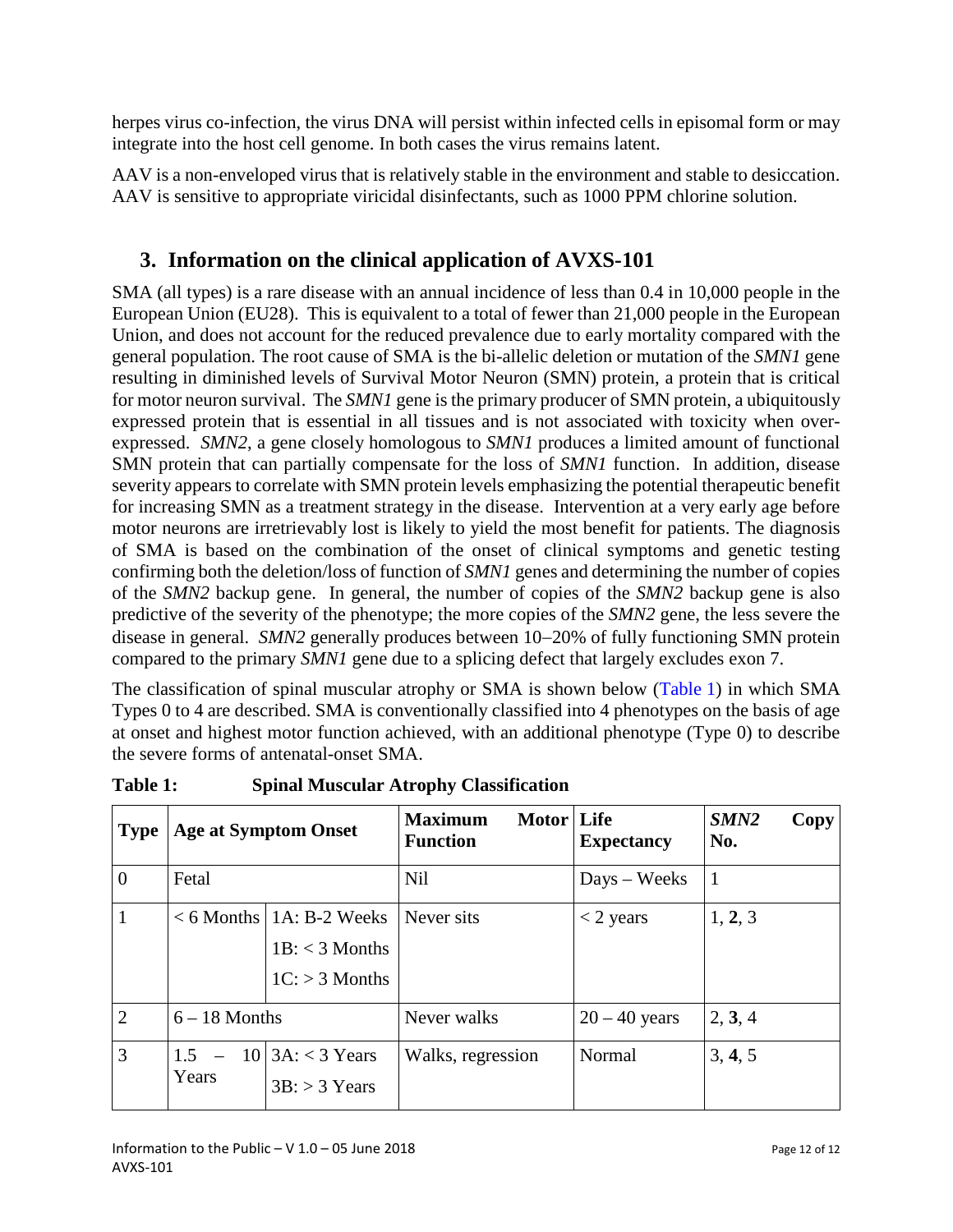|  | ears<br>◡~ | $\sim$ 1<br>decline<br>Slow |  | ັ<br>. . |  |
|--|------------|-----------------------------|--|----------|--|
|--|------------|-----------------------------|--|----------|--|

Source: Adapted from Kolb 2011

*SMN2* = survival motor neuron 2 gene

**Bold** = the predominant number of *SMN2* copies

SMA Type 1 patients, by definition, never attain independent sitting and have hypotonia within the first 6 months of life. SMA Type 1 is the leading genetic cause of infant death with an onset at  $\leq$  6 months of age [\(Table](#page-3-0) 1). In contrast, SMA Type 2 manifests within the first 18 months, and children afflicted with this condition are able to maintain sitting unassisted but never walk independently. SMA Type 3 patients attain the ability to walk unaided (Type 3a have onset 18 months to 3 years of age; Type 3b have onset > 3 years of age). SMA Type 4 is an adult onset disease. The genetic cause for SMA is well established and is intimately involved with one's prognosis. All forms of SMA are autosomal recessive in inheritance and are caused by deletions or mutations of the *SMN1* gene.

Studies have shown that SMN protein is required for motor neuron function (Lefebvre et al., 1995; Burghes and Beattie, 2009). Lack of full-length functional SMN protein has been attributed to selective loss of motor neurons (Lefebvre et al., 1997) and the loss of motor neurons results in progressive muscle weakness, the inability to develop basic motor functions and consequently death. AVXS-101 was designed to efficiently deliver a fully functional *SMN* gene to motor neurons in the CNS and also target key systemic tissues. Expression of the exogenous gene will increase the level of functional SMN protein in these cells. It is expected that motor neurons, present at time of gene transfer and expressing exogenous SMN protein, will remain viable with normalized developmental potential, arresting or reversing motor neuron cell death and resulting denervation of skeletal muscle.

Safety of AVXS-101 was assessed in SMA Type 1 patients via intravenous infusion in the Phase 1 clinical study. AVXS-101 appears to have a favorable safety profile and to be generally welltolerated; treated patients have demonstrated improvement in motor function and achievement of developmental milestones. Additionally, patients treated to-date with AVXS-101 have demonstrated improved nutritional status including lower instances of required feeding support (e.g., G-tube, NJ tube) due to the inability to swallow when compared with untreated patients (Mendell 2017). Thus, AveXis will continue development of AVXS-101 to improve disease course, prolong survival, and delay the need for respiratory assistance in SMA patients.

# **4. Information on potential risk of AVXS-101 in humans**

As the vector construct is replication defective, even in the presence of a helper virus, no new progeny viruses are being produced, Thus, the pathogenicity of AVXS-101 is expected to be even less than that of AAV2 or AAV9 viruses, which are already considered non-pathogenic.

#### **4.1 Information on potential integration of AVXS-101 into the genome**

Preclinical data indicate that in most cases, DNA delivered by recombinant AAV vectors predominantly persists as extrachromosomal elements (episomes) rather than integrating into host cell genomes (McCarty, et al., 2004). Although AVXS-101 is also not anticipated to integrate into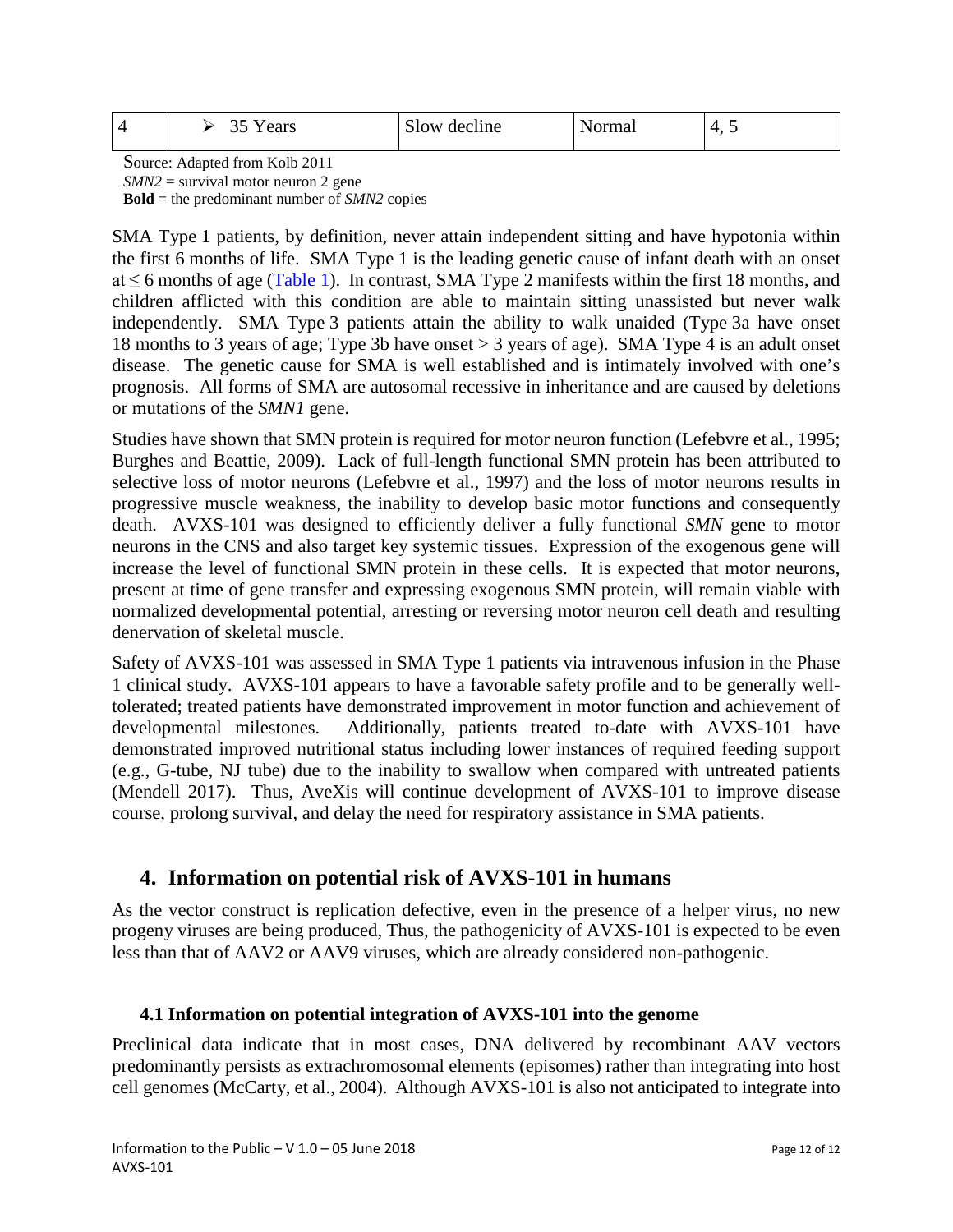the host cell genome as described above, the long-term consequences of administering AAV viral vectors to humans are not yet fully understood. This is in contrast to wild-type AAV, also nonpathogenic, which has the ability to stably integrate into the host cell genome at a specific site (designated AAVS1) in the human chromosome 19 (Kotin, et al., 1990; Surosky, et al., 1997).

Since the AVXS-101 product uses AAV2/9 with all of the wild-type DNA removed from the capsids, except for the Inverted Terminal Repeats, the potential risk of incorporation of AVXS-101 into the patient chromosomal DNA is thought to be significantly reduced.

There are conflicting reports that integration of the wild-type AAV2 genome is associated with induction of hepatocellular carcinoma in a small subset of patients.; however there are several studies with evidence to contradict these claims including; a) AAV2 has infected approximately 90% of the human population, b) AAV2 has been shown to possess anticancer activity, c) epidemiological evidence suggests that AAV2 infection plays a protective role against cervical carcinoma, and d) AAV serotypes including recombinant AAV2 and AAV9 have been or are currently used in 162 clinical trials to date in which no cancer of any type has been observed or reported. For a review of the topic, see Srivastava and Carter, 2017.

Further support for the extremely low potential incorporation into host chromosomal DNA comes from pre-clinical studies, which to date have not shown the development of cancer in treated animals including mice and non-human primates exposed to AVXS-101.

#### **4.2 Information on replication of AVXS-101**

It is possible the AAV9 vector containing the SMN gene could interact with other viruses with which the patients come in contact, such as rhinoviruses, adenovirus, or herpes. If this happens, the AAV9 vector could form a virus that causes infection if the patient and cells for rescue, replication, and packaging are also exposed to wild-type AAV2. The rescue, replication and packaging would stop; however, as the helper viruses, such as rhinoviruses, adenovirus, or herpes were cleared by the patient's immune system. This unlikely scenario has been studied. In cell culture, the rAAV genome can be rescued and replicated by superinfection with wtAAV and a helper virus. However, in vivo rescue experiments have failed to show rescue and replication (Favre et al., 2001), except in one case in which very large doses of wtAAV and adenovirus were administered in a particular setting (Afione et al., 1996). Therefore, AAV9 interaction with other viruses to cause infection appears to be a minimal risk for AVXS-101.

#### **4.3 Information on expected effect from exposure to AVXS-101**

*In treated persons:* AVXS-101 is expected to target the motor neurons in the CNS and also target key systemic tissues. Following treatment, the vector is expected to persist for months or years, primarily as stable episomal structures in the cells that are transcriptionally active

The presence of the hSMN gene under the transcriptional control under the control of the cytomegalovirus (CMV) enhancer/chicken-β-actin-hybrid promoter (CB) is expected to result in expression of functional hSMN. Increased levels of functional SMN protein in the target cells are expected to arrest or reverse motor neuron cell death and denervation of skeletal muscle.

Human SMN protein is not known to have toxic effects.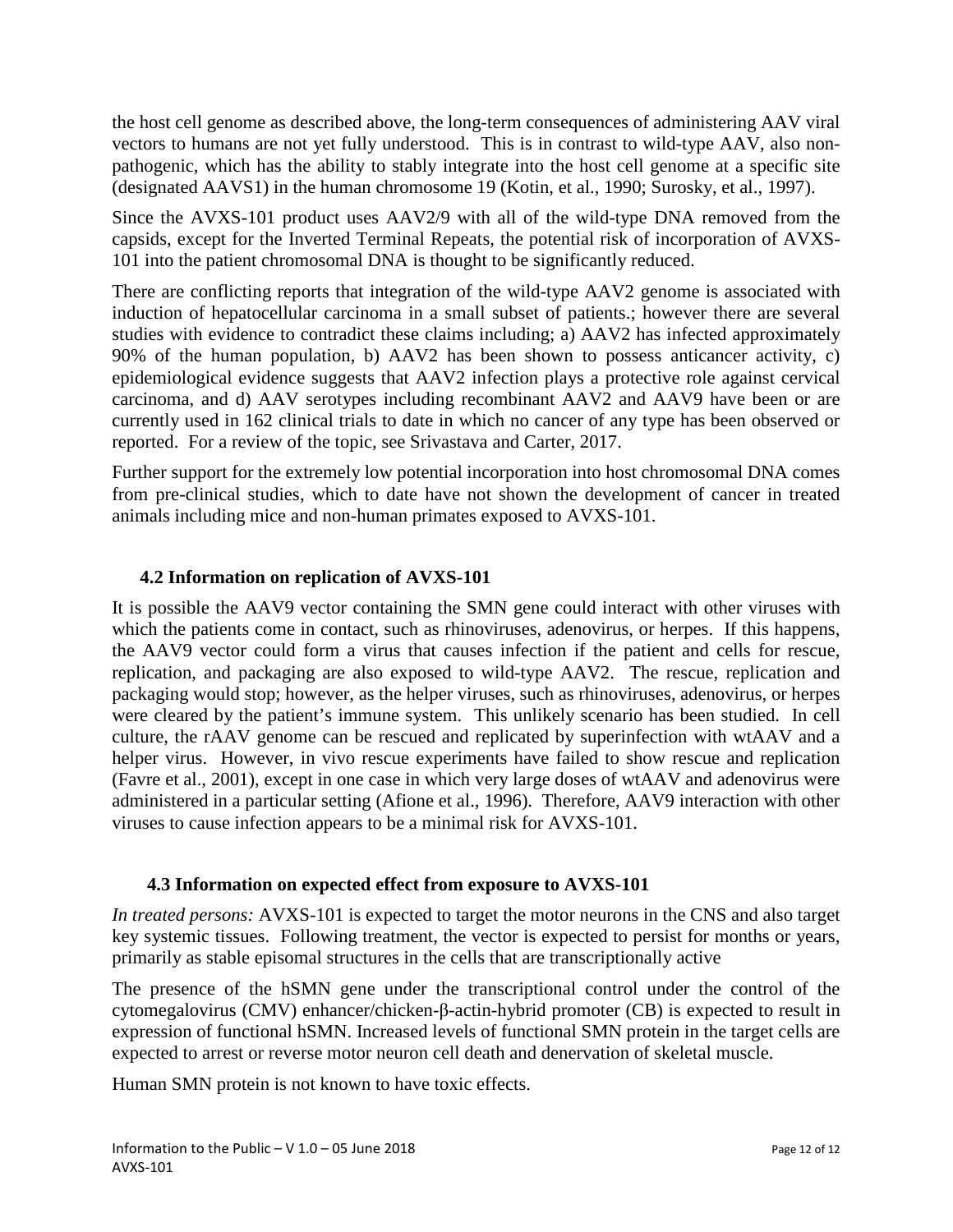Based on data from the Phase 1 study AVXS-101-CL-101 currently available through 07 Aug 2017, AVXS-101 appears to be safe and well tolerated when administered to infants with SMA, and has demonstrated encouraging early evidence of clinically meaningful efficacy in this otherwise devastating neurodegenerative disease. AVXS-101 administration in the AVXS-101- CL-101 study has resulted in marked and positive impact on motor function and motor milestone achievement.

Because of the limited number of patients treated with AVXS-101 to date, the potential risks associated with AVXS-101 are not fully known at this time. Patients could develop an immune response to the AAV9 viral vector, which could interfere with or prevent future use of gene transfer interventions using this vector. Elevated liver function tests have been observed in the ongoing AVXS-101-CL-101 trial, which is believed to reflect a T-cell immune response to the AAV9 vector. None of the liver enzyme abnormalities observed in the trial were accompanied by clinical sequelae, and all have resolved following treatment with prednisolone. Although no other treatment-related AEs have been reported to date, other potential risks of treatment may exist that are not currently known given the limited clinical experience to date, and the benefit/risk profile will continue to become better characterized with continued study.

*In non targeted persons:* Although human infections are common, AAV is not known to be a pathogenic virus in humans and has never been implicated as an etiological agent for any disease. Almost no human innate immune response is seen in AAV infection and at the adaptive level it is primarily made up of a humoral response. Pre-existing antibodies in patients, because of prior infection, account for the humoral response seen toward AAV. Cell-mediated responses to AAV vectors have been documented, but this response may be dependent on the route of administration. Despite the lack of evidence for pathogenicity, correlations have been made between:

- (i) presence of AAV viral DNA sequences in testicular tissue and abnormal semen samples,
- *(ii)* the occurrence infectious AAV in embryonic material as well as in the cervical epithelium.

A clear association is hard to establish from these studies, given that co-incident evidence of human papillomavirus infection is present in most subjects, and that AAV DNA can be detected in cervical samples in the majority of women but is very dependent on differences in sample collection between studies. An additional, theoretical, risk of AAV infection is the risk of insertional mutagenesis caused by non-site specific integration of the AAV genome into the host-cell genome of infected cells. Preclinical data indicate that in most cases, DNA delivered by recombinant AAV vectors predominantly persists as extrachromosomal elements (episomes) rather than integrating into host cell genomes.

There are conflicting reports that integration of the wild-type AAV2 genome is associated with induction of hepatocellular carcinoma in a small subset of patients. However, there are several studies with evidence to contradict these claims including:

- (i) AAV2 has infected approximately 90% of the human population,
- (ii) AAV2 has been shown to possess anticancer activity,

(iii) epidemiological evidence suggests that AAV2 infection plays a protective role against cervical carcinoma,

(iv) AAV serotypes including recombinant AAV2 and AAV9 have been or are currently used in 162 clinical trials to date in which no cancer of any type has been observed or reported.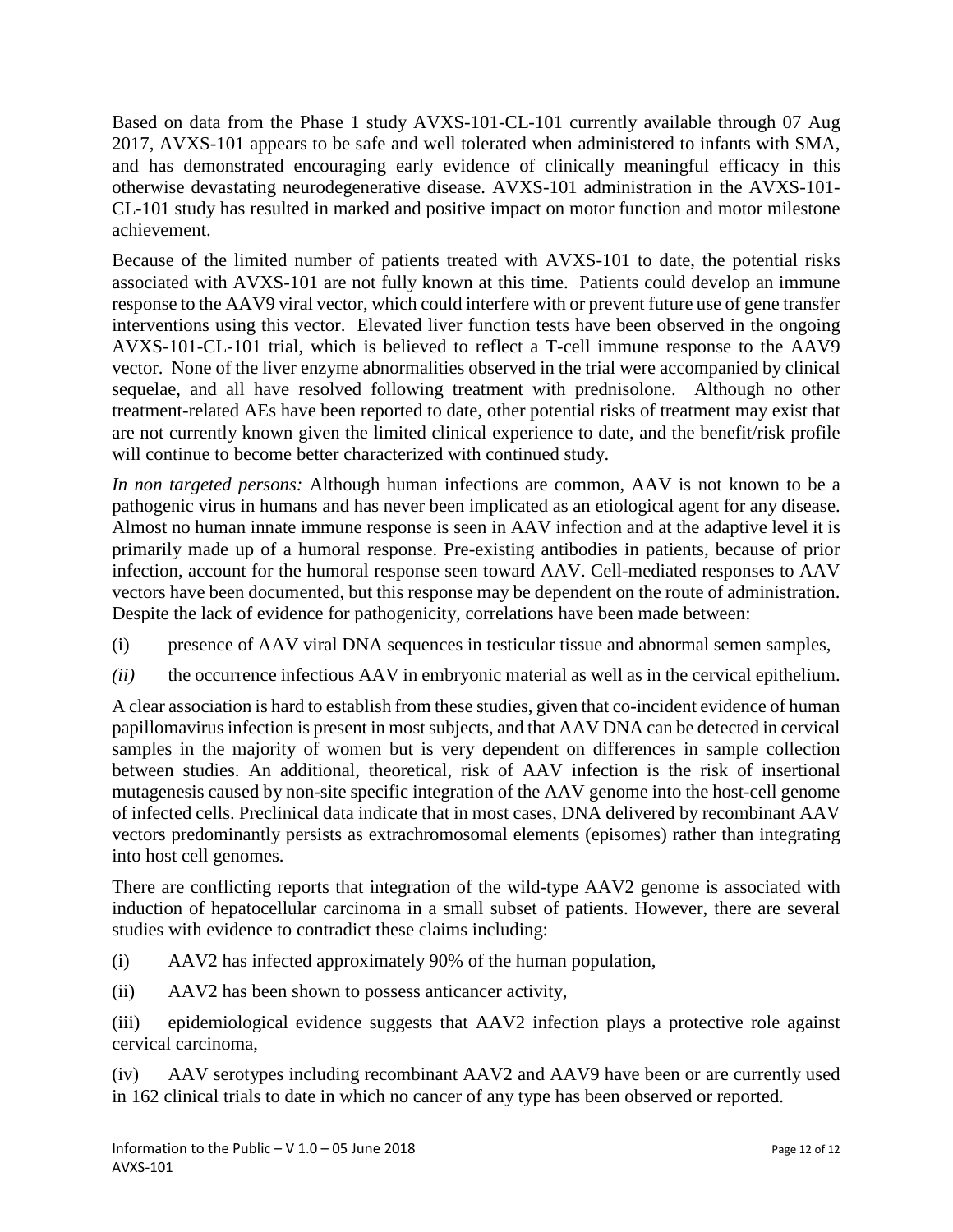It is possible the AAV9 vector containing the *SMN* gene could interact with other viruses with which the patients come in contact, such as rhinoviruses, adenovirus, or herpes. If this happens, the AAV9 vector could form a virus that causes infection if the patient and cells for rescue, replication, and packaging are also exposed to wild-type AAV2. The rescue, replication and packaging would stop; however, as the helper viruses, such as rhinoviruses, adenovirus, or herpes were cleared by the patient's immune system. This unlikely scenario has been studied. In cell culture, the rAAV genome can be rescued and replicated by superinfection with wtAAV and a helper virus. However, in vivo rescue experiments have failed to show rescue and replication, except in one case in which very large doses of wtAAV and adenovirus were administered in a particular setting. Therefore, AAV9 interaction with other viruses to cause infection appears to be a minimal risk for AVXS-101.

As wild type AAV, AVXS-101 is not known to be pathogenic to humans. AVXS-101 is a recombinant biological product intended for gene replacement therapy in infants. It is comprised of a non-replicating, non-integrating recombinant self-complementary adeno-associated virus serotype 9 (AAV9) capsid shell containing the cDNA of the human SMN gene under the control of the cytomegalovirus (CMV) enhancer/chicken-β-actin-hybrid promoter (CB) as well as two AAV inverted terminal repeats (ITR) from the AAV serotype 2 (AAV2) DNA. The left AAV ITR has been modified to promote intramolecular annealing of the transgene, thus forming a doublestranded transgene ready for transcription. All of the DNA from the wild-type AAV9 has been removed and replaced with the genes described above (the two ITRs are from AAV2).

AVXS-101 does not contain any of the viral genes necessary for replication and thus is replication defective even in the presence of a helper virus. Only in the hypothetical situation that a cell is coinfected with AVXS-101, wild type AAV, and helper virus, replication of (disseminated) AVXS-101 could occur. Thus, the pathogenicity of AVXS-101 is expected to be even less than that of its parental AAV2 or AAV9 viruses, which are already considered non-pathogenic.

Since the AVXS-101 product uses AAV9 with all of the wild-type DNA removed from the capsids, except for the Inverted Terminal Repeats, the potential risk of incorporation of AVXS-101 into the patient chromosomal DNA is thought to be significantly reduced. Further support for the extremely low potential incorporation into host chromosomal DNA comes from pre-clinical studies, which to date have not shown the development of cancer in treated animals including mice and non-human primates exposed to AVXS-101.

The effects of unintended exposure of human beings to AVXS-101 are the same as those from intended exposure to subjects (patients): effects related to the expression SMN protein, induction of anti-AAV9 immune responses, and potential consequences of insertional mutagenesis and vertical transmission. The likelihood that these effects occur and/or cause harmful effects are negligible, because unintended exposure of human beings to (infectious) AVXS-101 can only be many orders of magnitude lower than the subjects' exposure due to the replications incompetence of AVXS-101 and the limited amount and duration (if any) of infectious AVXS-101 shedding from subjects.

A limited number of persons are expected to be in contact with AVXS-101. Medical personnel allowed to manipulate IMP will be trained accordingly. Patient´s family and care giver(s) will be instructed to use protective gloves if/when they come into direct contact with the patient´s body fluids and/or waste, as well as good hand-hygiene for a minimum of four weeks after gene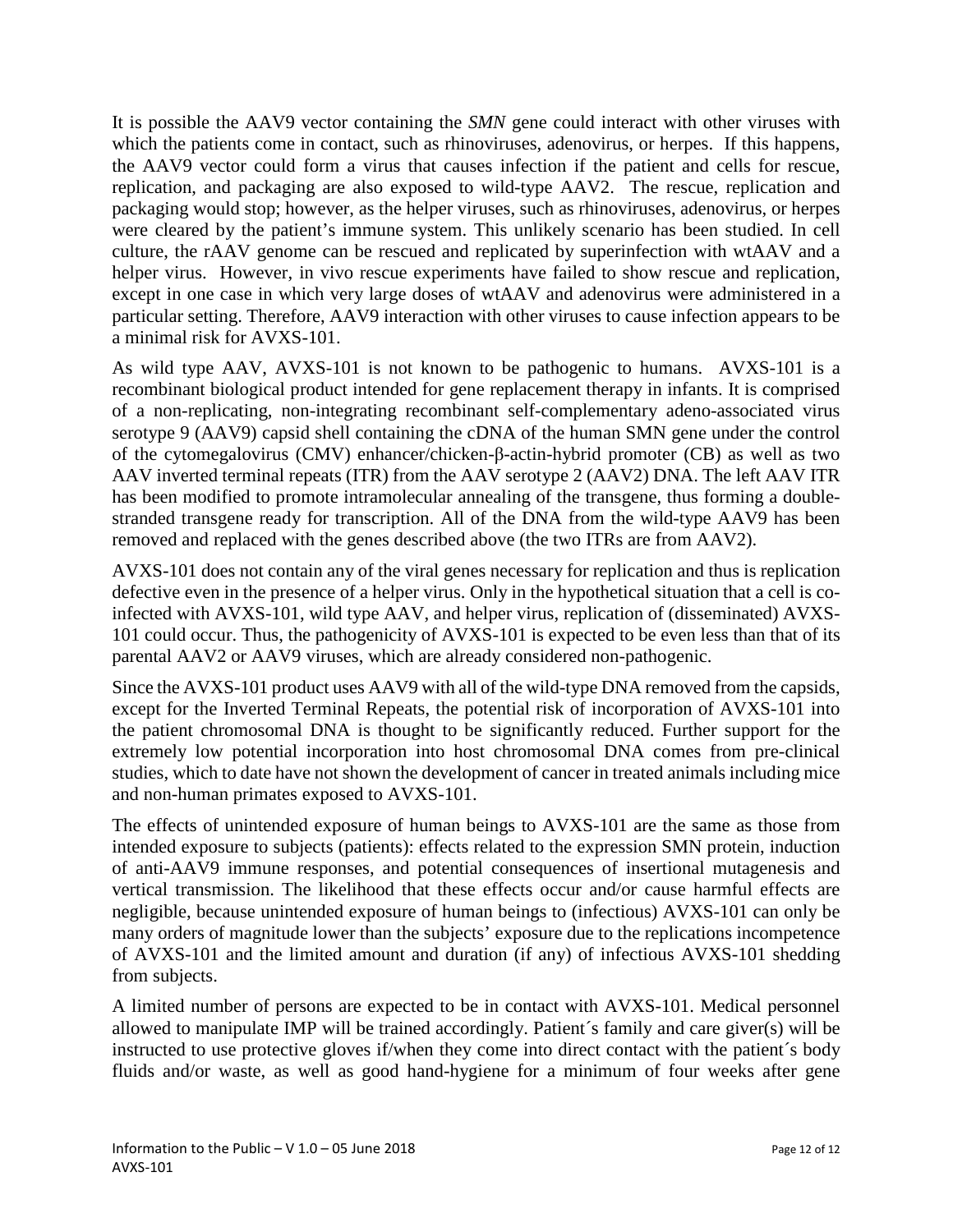replacement therapy. Additionally, patients are prohibited from donating blood for two years following vector infusion.

### **5. Information on potential risk of AVXS-101 to the environment**

#### **5.1 Information on shedding of AVXS-101**

Previous experimental data evaluating the shedding of recombinant AAV viral vectors in animals (both rodent and non-human primate) receiving systemic (IV) injections of high titer rAAV vector, demonstrated only transient and low levels of rAAV shed in bodily fluids including urine, semen, blood and feces (Tenenbaum et al. 2003; Reuter et al. 2012).

In addition, as part of a previous and ongoing clinical trial for AVXS-101 (AVXS-101-CL-101), the trial sponsor collected saliva, urine, and stool samples at weekly timepoints through Day 30 and then monthly timepoints through Month 18 after gene transfer during the AVXS-101-CL-101 clinical study from five subjects for viral shedding analysis. This analysis detects the number of vector genome copies by highly sensitive digital droplet (ddPCR) in the applicable biological samples. AVXS-101 DNA is detectable in the shed samples from day 1 post injection. All five subjects analyzed were dosed with 2E14 vg/kg. Concentrations of vector genomes shed in saliva and urine were below the limits of quantitation by ddPCR in these samples within days post dose. While initially concentrated in stool, the amount of vector shed declines logarithmically. Levels of 10.0 – 100.0% of the dosing concentration are detectable up to 14 days post-dose in stool. These concentrations decline approximately 4 logs over 30 days post dose, and all subjects had levels of AVXS-101 DNA in stool below the limit of quantitation by 60 days post dose. Levels representing 0.1−0.01% of the initial dose into the patient are found in urine and saliva at 1 day post dosing, after which levels of AVXS-101 shed into these biological samples are below the limit of quantitation of the assay. Together these data demonstrate rapid decline of shed vector quantities well below dosing concentrations in subjects treated with AVXS 101.

This is in agreement with other studies evaluating AAV viral vector bio-distribution and shedding in non-human primates and in human subjects enrolled in clinical trials utilizing rAAV vectors (Manno et al. 2006; Favre et al. 2001; Salmon et al. 2014), where the levels of shed vector present in bodily fluids rapidly declined to undetectable levels within days or weeks post administration.

Given that the rAAV9 vector used in this study is completely non-replicative and is not a known pathogen of any plant or animal species, and given that the wild type virus is naturally occurring in the environment, the risk to the environment from exposure to potentially contaminated material is considered to be minimal. AVXS-101 vector shedding is observed in fecal material from treated subjects based on data obtained from the AVXS-101-CL-101 study participants, as well as preclinical studies and observations from other rAAV clinical trials, where it rapidly declines to levels that can be practically considered as non-infectious, especially given the high multiplicity of infection (MOI) that is necessary for productive transduction. Most importantly, the recombinant AVXS-101 vector is highly attenuated and is incapable of generating a productive infection even in the presence of environmentally occurring helper viruses.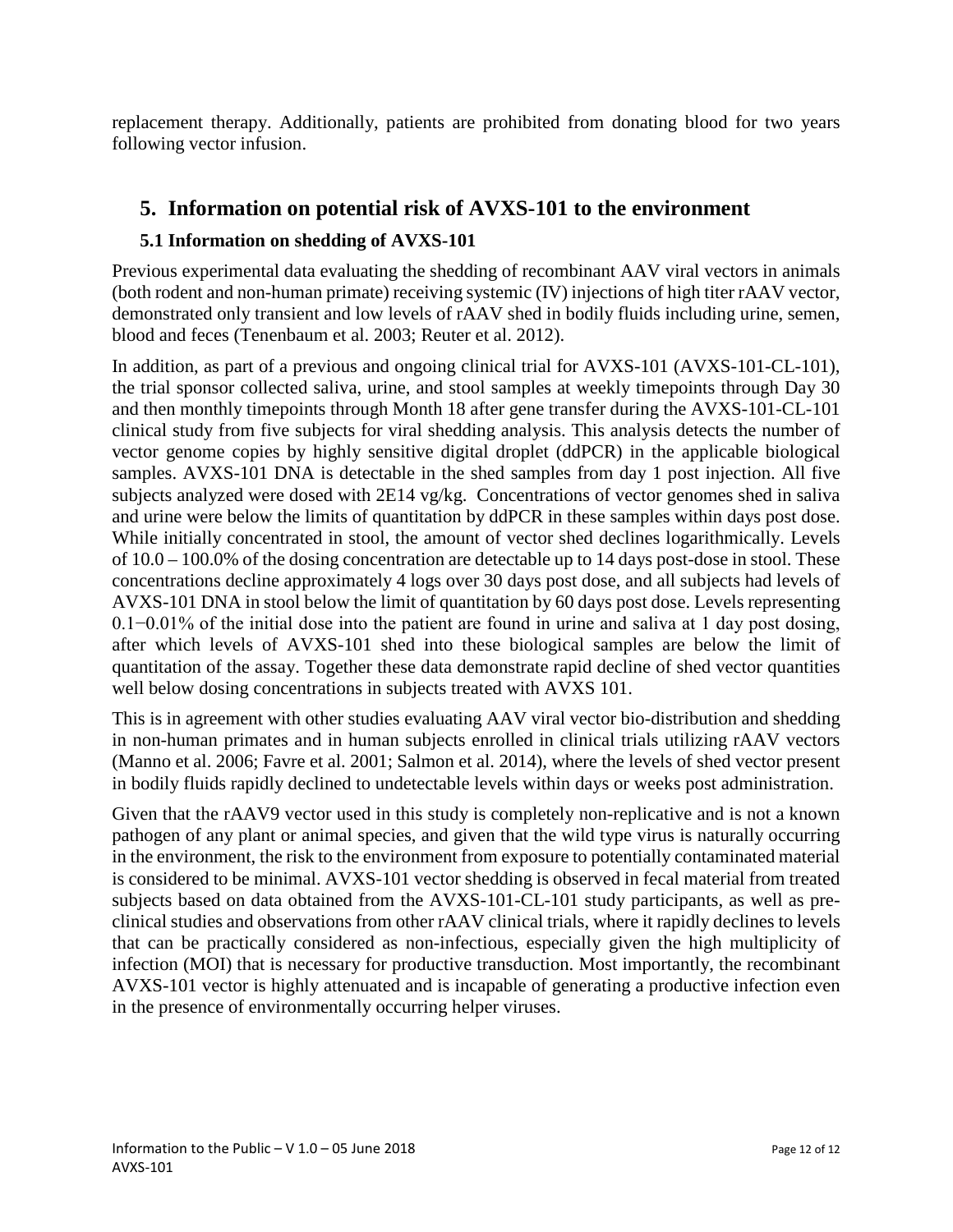#### **5.2 Information of potential dispersal of AVXS-101**

There are three potential scenarios in which AVXS-101 may disperse from patients into the environment: via needle stick injury during IMP administration, via blood following needle stick injury or via shedding directly from the patient.

Routes of the virus dispersing from the test subject into the environment are via urine, stool, blood and saliva. Given the low number of patients expected to be exposed since SMA is a rare disease and the level of expertise and training of the medical personnel allowed to manipulate the IMP, and to obtain patient samples, it is very unlikely that the GMO will spread from the test subject into the environment as the levels of the GMO in the blood of the treated patient are barely detectable and the route of administration poses a negligible risk of shedding from patients. The infectivity risk is low as AVXS-101 is a non-replicating recombinant adeno-associated virus. Given that the rAAV2/9 vector used in this study is completely non-replicative and is not a known pathogen of any plant or animal species, and given that the wild type virus is naturally occurring in the environment, the risk to the environment from exposure to potentially contaminated material is considered to be minimal. AVXS-101 vector shedding is observed in fecal material from treated subjects based on data obtained from the AVXS-101-CL-101 study participants, as well as preclinical studies and observations from other rAAV clinical trials, where it rapidly declines to levels that can be practically considered as non-infectious, especially given the high multiplicity of infection (MOI) that is necessary for productive transduction. Most importantly, the recombinant AVXS-101 vector is highly attenuated and is incapable of generating a productive infection even in the presence of environmentally occurring helper viruses.

SMA is a rare disease and therefore the number of test subjects in this initial study is low in the Belgium [up to 5 patients] and the number expected to be administered therapy if the test results are positive is expected to be 100 patients per year. Adverse effects of AAV9 infection are typically not clinically significant. The slightly larger risk would be if two siblings were candidates for therapy and they were administered therapy at different times. One sibling could possibly be exposed to AAV9 and develop neutralizing antibodies to the therapy prior to administration.

It is possible for humans to become infected with scAAV9 if they contact the patient's stool, urine, blood or saliva. In order to minimize this risk, patients are hospitalized for up to 48 hours following gene replacement therapy administration. During the inpatient stay, personnel are required to follow appropriate safety precautions as per institutional standards for infection control; standards should require personal protective equipment (PPE) such as gowns, gloves, masks, glasses, and closed-toe shoes. Institutional Review Board (IRB)/Independent Ethics Committee (IEC) approved instructions are provided to the patient's family and care giver(s) regarding use of protective gloves if/when they come into direct contact with the patient's bodily fluids and/or waste, as well as good hand-hygiene for a minimum of four weeks after gene replacement therapy.

Only patients with a confirmed diagnosis of SMA as determined by gene mutation analysis with biallelic *SMN1* mutations (deletion or point mutations) are eligible for the study and treatment with AVXS-101 via a onetime IV infusion. This inclusion criteria limits the risk to the environment by limiting the exposure of the GMO to only patients with the disease of interest.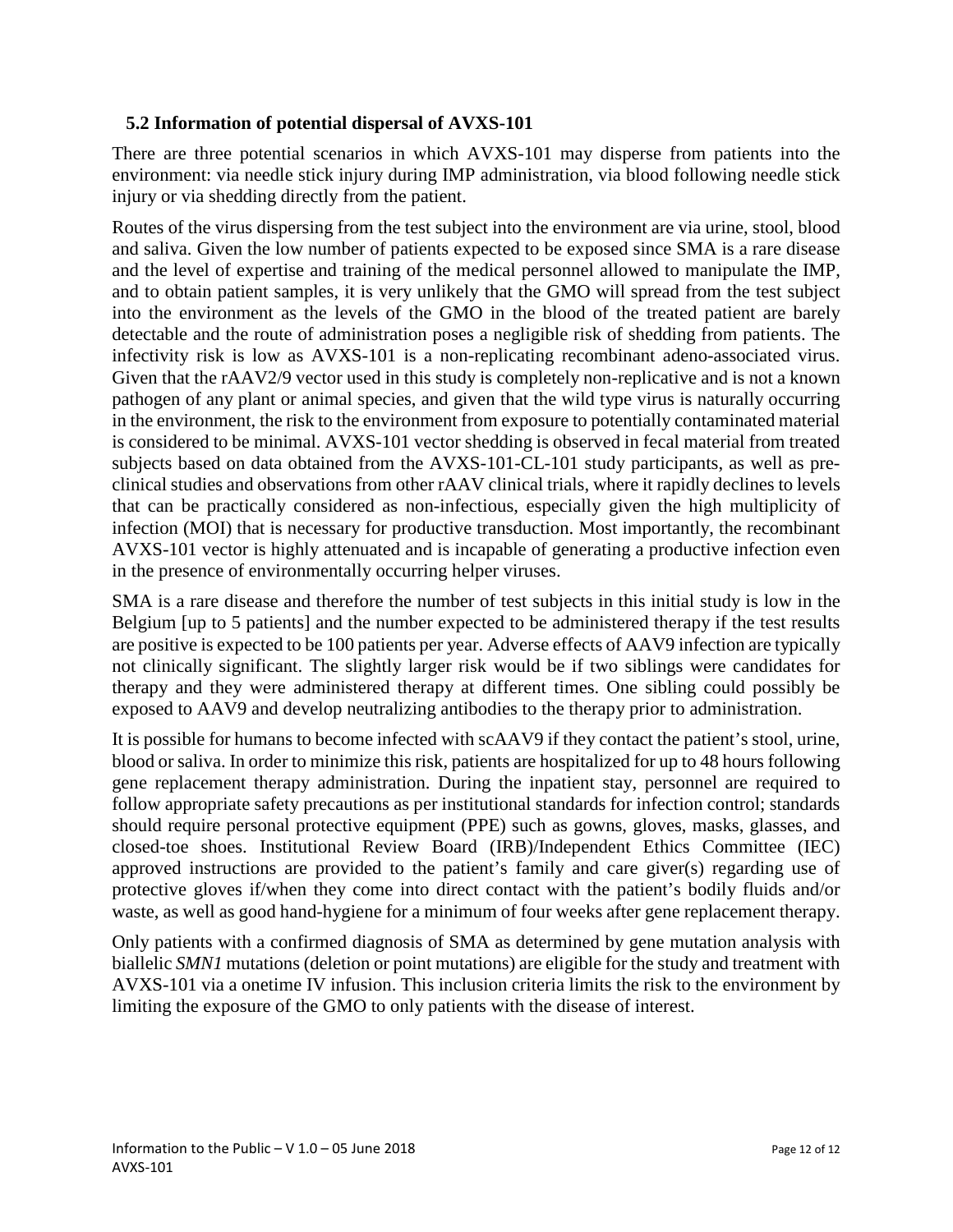#### **6. Information on decontamination of equipment in contact with AVXS-101**

After administration of AVXS-101 to the subject, the procedure room will be cleaned according to standard institutional procedures. Since AVXS-101 will be supplied by the manufacturer to the hospital pharmacy in a subject-by-subject manner, no unused product should remain at the hospital center after administration of the patients. Any open vials or unused material must be sealed in leak-proof containers and returned to AveXis/designated depot. In case of accidental spillage of AVXS-101(e.g. on the workbench or on the floor), local procedures will be followed to contain and immediately disinfect the spill to prevent further spread. To decontaminate areas affected (e.g. eradication of the GMOs), spillages in the operation room will be cleaned up with a bleach solution, in accord with European Association of Hospital Pharmacists guidance for handling of gene medicines and the Pharmacy Manual. All contaminated materials will be disposed of locally by incineration or autoclaving. All other places will be cleaned, according to normal decontamination procedures (add reference to decontamination procedures at site).

#### **7. Information on constringency plan in case of an unintentional release of AVXS-101**

In case of accidental spillage of AVXS-101(e.g. on the workbench or on the floor), local procedures will be followed to contain and immediately disinfect the spill to prevent further spread. To decontaminate areas affected (e.g. eradication of the GMOs), spillages in the operation room will be cleaned up as indicated below:

- 1. Evacuate area, remove contaminated PPE and allow agents to settle for a minimum of 30 minutes. Initiate spill response procedure.
- 2. Cover the spill with absorbent material. Starting at the edges and work towards the center.
- 3. Carefully pour disinfectant (bleach solution followed by alcohol wipes) over the absorbed spill, again starting at the edges. Saturate the area with disinfectant.
- 4. Allow sufficient contact period to inactivate the material in the spill. Non-viscous spills require 15-20 minutes: viscous spills require 30 minutes.
- 5. Use paper towels to wipe up the spill, working from the edge to center. Use tongs or forceps to pick up broken plastics, glass or other sharps that could puncture gloves
- 6. Discard absorbent material in Chemical waste bags.
- 7. Clean the spill area with fresh paper towels soaked in disinfectant. Thoroughly wet the spill area, allow to disinfect for 15-20 minutes longer, and wipe with towels.
- 8. Discard all cleanup materials (soaked with disinfectant) in Chemical bag/ container, and any contaminated PPE in a biohazard bag. Close and secure the bags.
- 9. Place bag in a second biohazard bag, secure and dispose as per institutional guidelines for biohazardous waste.